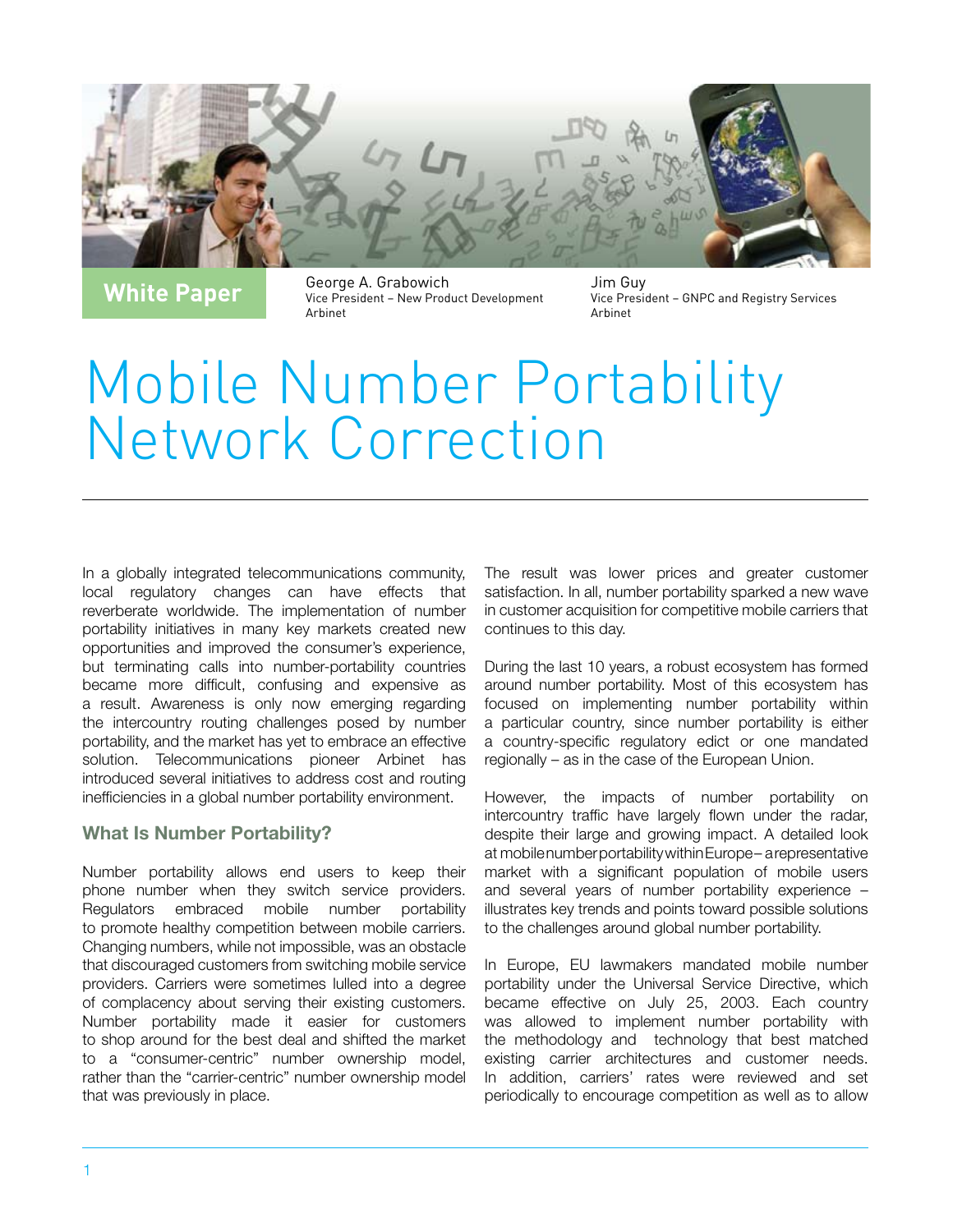new entrants to recover hefty initial investments while competing effectively with established mobile providers.

## Impact of Number Portability Today

Intercountry global traffic in 2007 reached approximately 329B minutes, of which 115B minutes, or 35 percent, terminated to mobile telephone numbers.<sup>1</sup> No official numbers exist, but best estimates suggest that of these 115B mobile terminated minutes globally in 2007, 37.8 percent were to mobile number portability countries, for a total of 43.5B minutes directly impacted by mobile number portability. Across markets, that number is experiencing a double-digit rate of growth per year.

Assuming, on average, 10 percent of these minutes are to ported numbers within portability-enabled countries, a potential 4.35B minutes are being incorrectly rated per year. Collectively, these minutes may be incurring as much as €65M, or \$96M, $^2$  in unnecessary transit penalty costs $^3$ and several times that in misrated Mobile Termination Rate (MTR) charges (higher or lower). This is a significant impact on an industry continually looking to cut costs.

# A Swiftly Growing Problem

The chart below illustrates the degree of portability uptake by EU countries.

| France      | 1.8%                 |                    |       |
|-------------|----------------------|--------------------|-------|
| Switzerland | 6.5%                 | Germany            | 1.3%  |
| Italy       | 12.8%                | <b>Netherlands</b> | 11.3% |
| Belgium     | 17.4%                | Sweden             | 14.6% |
| <b>USA</b>  | $22.9%$ <sup>4</sup> | Finland            | 58.4% |

This snapshot does not factor in the growth rate of mobile traffic, the portability uptake lag created by multiyear consumer contracts, and the increased competition in the mobile sector since portability began.

The rate of mobility growth in Europe was 21.7 percent in 2004.5 Globally, it averages 22.5 percent per year and is still climbing strong into 2008, according to projections. A few examples of that growth, and of the amount of porting between in-country mobile carriers, are shown at right.







#### $\overline{O}$

- 1 Source: Telegeography 2006 Global Traffic Statistics & Commentary Data exact or extrapolated.
- 
- <sup>2</sup> Source: European currency conversion rate in Wall Street Journal dated 12/14/07 at \$1.47 to €1.00 Euros.
- 3 Using a known 1.5 Euro cent-per-minute penalty rate times the number of ported minutes.
- 4 Source: Jonathan Banks, SVP for Law & Policy, U.S. Telecom<br>Association to the Committee on Commerce, Science &<br>Transportation, 7/12/2007 statement of 57M ports divided by June<br>2006 FCC report of 219M US mobile subscriber
- wireline-to-wireless ports. <sup>5</sup> Source: Telegeography 2006 Global Traffic Statistics & Commentary: Mobiles p. 58-59.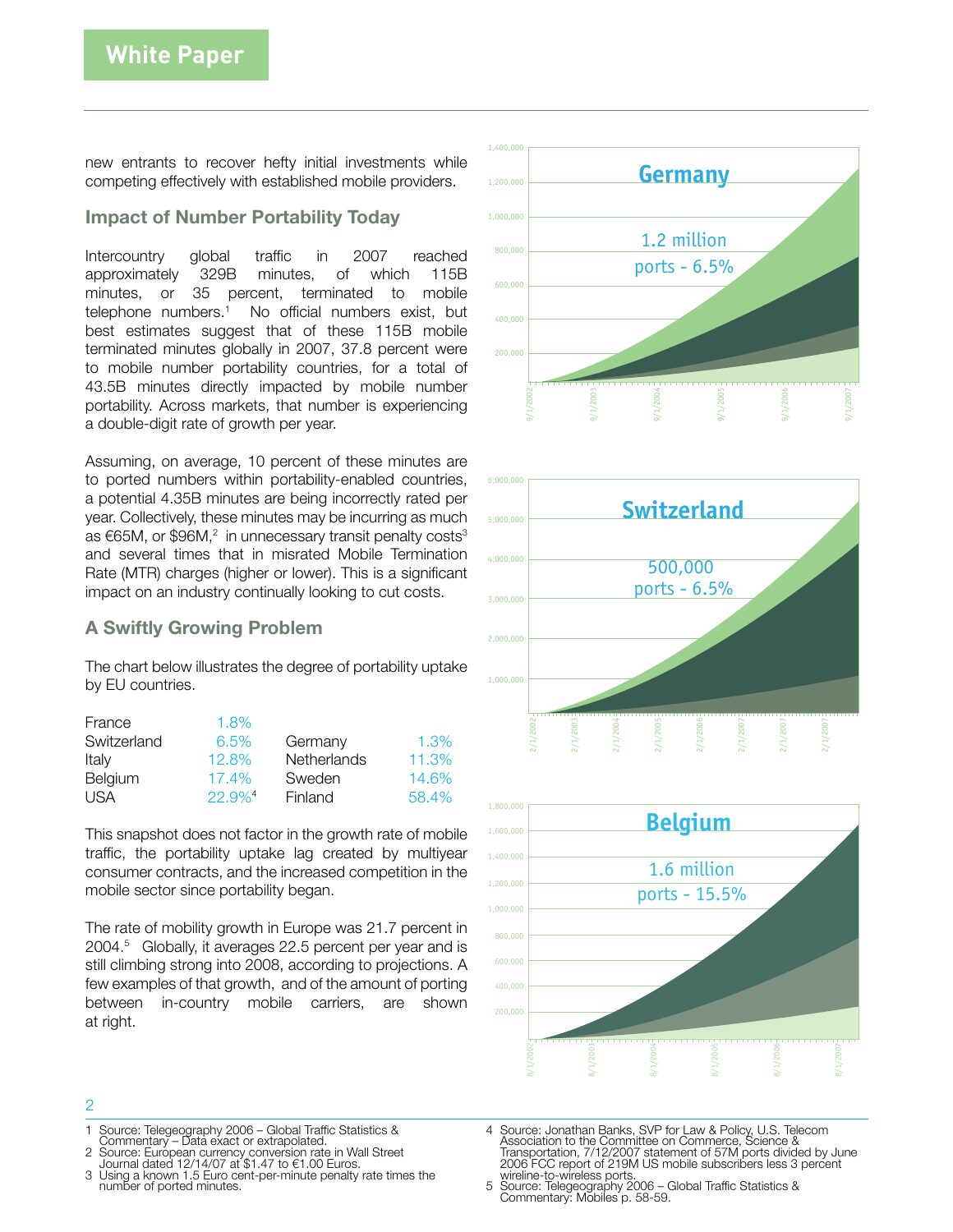As both the total amount of mobile traffic and the percentage of ported numbers increase, so too will the total number of misrouted minutes and the overall financial impact on carriers.

## How International Calls are Routed

In order to understand the degree of the mobile number porting problem, one must understand how calls are routed today to get from the point of origin to their ported or unported destination.

The originating international carrier receives the call from an end user directly or indirectly and uses the dialed number embedded in the C7 or SS7 signaling stream to decide how best to route the call. The dialed number is then analyzed by the switch or an external SCP based upon the ITU codes assignment schema (Country Code [1-3 digits], National Number [max. 15 digits]) and matched against their Least Cost Routing (LCR) system for how best to route the call. In some terminating country cases, the national number is broken down further to define different cities, regions, fixed carriers or mobile carriers. These designations are typically fixed and predictable until number portability is implemented.

Each sub-route may be at a different rate and therefore, based upon the LCR logic, may be sent to a different longhaul carrier to complete or sent down a bilateral route they may share with the in-country operator. The LCR will also determine routes based on needed call quality, rates and other business rules.

Regardless of final route decided by the LCR business rules, the call will be onward routed to a carrier serving the destination country based on the presumed-to-becorrect assigned code of the final terminating carrier. It is this presumption and the uncertainty that number portability injects into this process that is at the heart of portability problems.

Once the call reaches the designated in-country carrier, that carrier utilizes any one of the four following technologies to determine which carrier currently serves a particular mobile telephone number. These four main technologies have been adopted to deal with in-country number portability corrections.

- 1) All-Call Query Requires central database, all calls queried for status (most efficient)
- 2) Query on Release Requires central database, only query ported
- 3) Call Dropback No central database
- 4) Onward Routing No central database, additional circuit for duration of call (least efficient)

Depending upon the mechanism encountered, a transit penalty charge may be assessed to cover the cost of an additional call leg, if the routing is identified as incorrect.

For all methods, the originating carrier remains unaware of the final destination of any particular call, what percentage of its calls are ported, which ones were more expensive and which ones were less (assuming the lower-priced call is even passed back to the originating carrier) and if a transit penalty was applied or not. The bill that hits them in 30, 60 or 90 days cannot be validated and may have added up to a relatively large sum.

### Global Number Portability Creates Price **Uncertainties**

Increasing uptake of number portability increases uncertainties around the rate an originating carrier will be charged for a call to a portability-enabled country. Each originating carrier knows the termination rate to a mobile number based on codes-based routing.

However, if that number has been ported, the originating carrier has no visibility into the true rate.

The rate to a ported number may be the same, higher or lower than is suggested by codes-based routing. In some countries, this amount is significant; in others, a transit penalty of at least 1.5 Euro cents<sup>6</sup> may apply to each minute of the ported call.

These uncertainties have largely been absorbed by transit carriers that carry the call to the terminating mobile carriers. However, the rate uncertainties have manifested themselves in terms of inflated blended rates sold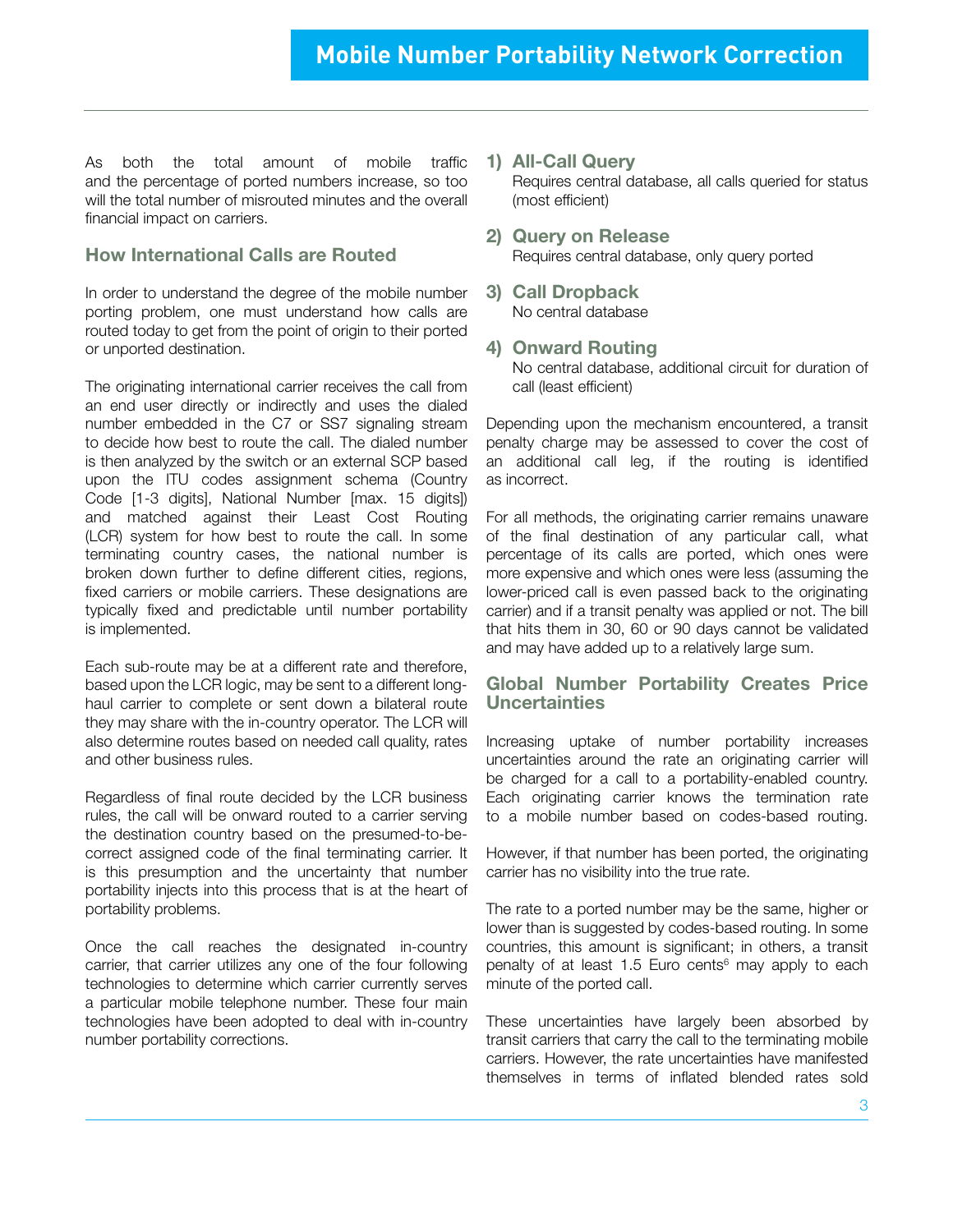to originating carriers. These rates are based on the original codes definition with an assumption on the likely volume of calls ported to higher-priced networks (see diagram below).



Unfortunately, as the pressure increases on transit carriers to reduce rates, they search for carriers with lower "ported" assumptions with the natural result that their costs have to increase to handle these ported calls. Add a less scrupulous "cherry-picking" carrier into this mix with a deliberate attempt to pass off a high volume of ported calls, and the whole structure starts to disintegrate.

#### Variable MTR Spreads

Rate uncertainties are amplified by the sometimes wide spread between mobile termination rates (MTR) within the country – in some cases varying as much as 100 percent between established PTT-owned mobile carriers and new entrants offering advanced 3G-capable voice and data networks.

Regulators endorse these MTR differentials to enable new entrants to recover high-priced spectrum and advanced network start-up costs.

An example of one country in Europe where the rate differential compounds the number portability economic pain point is Poland, depicted in the diagram below.



Some countries, such as Germany, have MTRs that are closer. Others, such as Italy, have even wider rate spreads, caused by new 3G entrants charging privately established, even higher, mobile termination rates outside the regulated and established MTRs.

## The Danger of Cherry Picking

The above-referenced MTR differentials also provide "cherry-picking" opportunities for some carriers that have partial or complete knowledge of the ported number universe in a destination country. That knowledge can help them concentrate ported traffic and send it to codes-based sellers. These calls appear to be to codes-based, lowpriced, mobile carrier destinations, but are in fact ported to higher-priced mobile destinations. This leaves the codesbased carrier with a higher cost than they had predicted based on portability penetration, effectively handing them a negative margin. This cherry-picking gamesmanship has been going on in telecommunications for years, and number portability opens up new opportunities for certain unscrupulous carriers with advanced knowledge to take advantage of unsuspecting codes-based sellers.

A recent analysis of traffic being routed to the Proximus codes in Belgium conducted for one international carrier found that they were receiving seven times as many calls ported to Base – a higher-cost mobile operator – than they would have expected given the true portability percentages in that country.

<sup>&</sup>lt;sup>6</sup> Please note: The transit penalty illustrated above is one known transit penalty encountered in several key European countries. Transit penalties are levied in each country and may be higher, the same or lower. The figure, while accurate in some but not all markets, is used here for illustrative purposes only.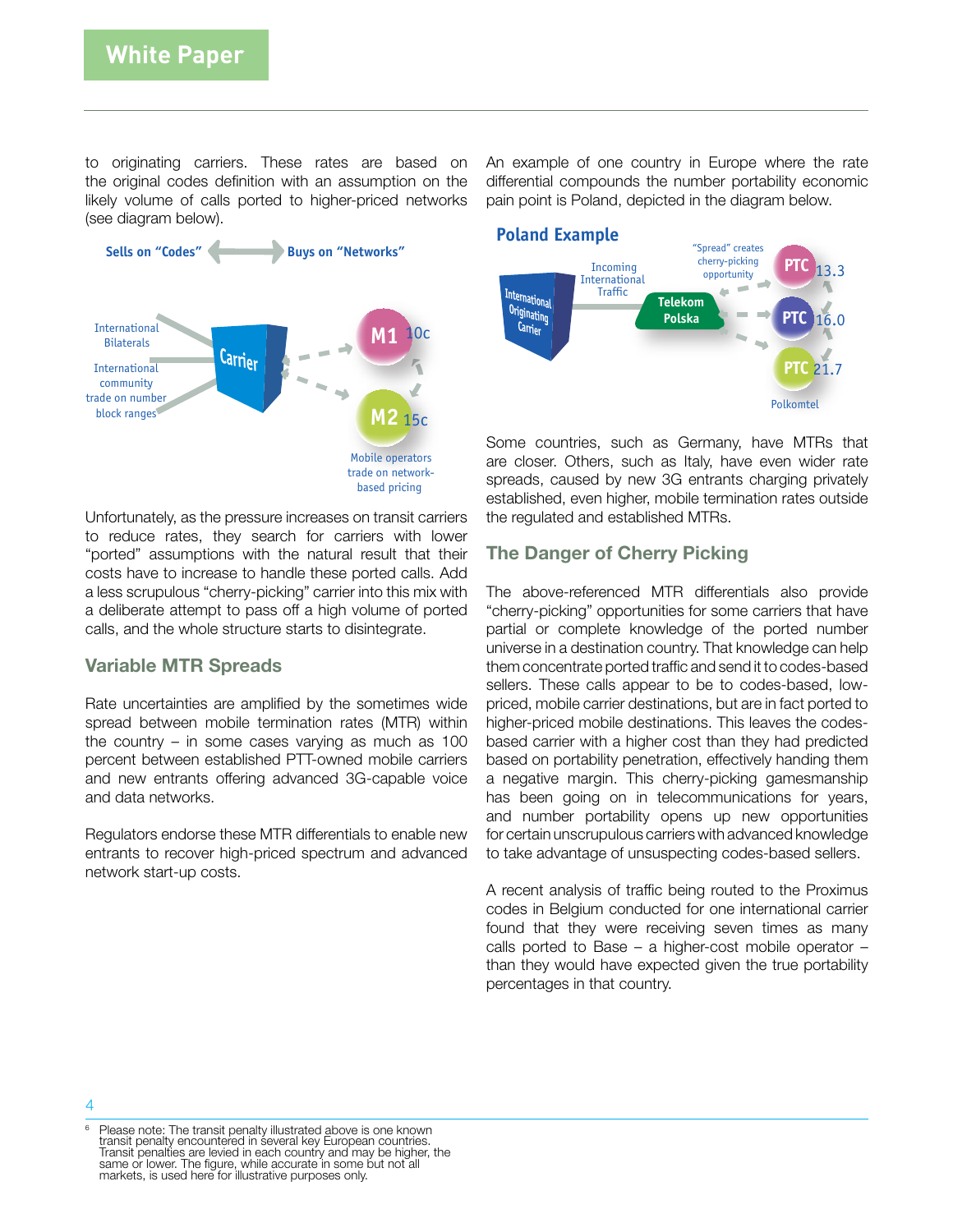# Unpredictable Cost Structures

Passing those surprise differential costs back to originating carriers leaves them with several economic, business and accounting challenges. These include:

- 1) Unauditable changes in terminating mobile carrier rates
- 2) Possible transit penalties passed back to the originating carrier
- 3) Inability to identify which carrier sent the higher volume of ported calls
- 4) Altered costs charged back outside normal quarterly operating windows, making Sarbanes-Oxley (SOX) and other accounting compliance requirements next to impossible to meet
- 5) Insertion of extra switches and connections to onwardrouted calls, increasing post dial delay and degrading quality

# Finding a Solution

While legislating uniform MTRs and eliminating ported number transit penalties would solve the financial aspects of the portability problem, both fee structures provide important benefits to the mobile market, and there are no in-country constituencies for eliminating them. Waiting for a regulatory solution is not a viable approach to the international number portability problem.

An ideal solution would leave in place the current regulatory framework but provide access to mobile number portability (MNP) databases to inter-country carriers as well as in-country carriers.

Opening MNP databases to the originating carrier allows it to effectively determine the terminating carrier on a call-bycall level and rate the calls based on the true terminating price. With this data, the originating carrier can make the best choice on how to route to the network-correct carrier or to an appropriate surrogate, and eliminate back-billing problems.

This optimal solution nonetheless faces three challenges:

 • Negotiating the regulatory and technical hurdles associated with accessing and processing databases established to different standards in each country

- Devising ways to send traffic to destination carriers that isn't mistaken as errantly routed calls, triggering unnecessary transit penalty and erroneously charged MTRs
- Creating ways to deal with traffic for carriers with large differences in technical capabilities

These challenges, while large, are not insurmountable and are presently being broadly addressed by Arbinet on a commercial basis.

## Arbinet's Solutions

Arbinet has been in the international voice business for nearly a decade, assisting carriers of all sizes to route traffic efficiently and effectively around the globe. With the advent of number portability, Arbinet has created a series of products that helps carriers, regardless of their technology and size.

# External Switched Minute Solution

For smaller carriers, Arbinet offers a traded minutes solution. For certain number-portability countries, an originating carrier can send its minutes to Arbinet, who then delivers that traffic via high-quality carriers. This arrangement offers competitive pricing by eliminating the portability risk premium.

## Internal Switch-Based Solution

For carriers wishing to maintain call control and complete calls using their own facilities, but who do not have the ability to query external databases, Arbinet offers a switchbased query solution. This configuration utilizes an Arbinet switch to filter traffic on a signaling level. Arbinet returns calls for number-portability-implemented countries to the originating carrier tagged with the various terminating mobile carriers. This allows the originating carrier to identify ported numbers and route calls accordingly using its own facilities and routes.

# Internal Query-Based Solution

For carriers with sophisticated switching architectures, Arbinet has assembled a growing and constantly updated database for number-portability destinations that carriers can query. Carriers maintain call control and are able to direct their traffic correctly. The information also empowers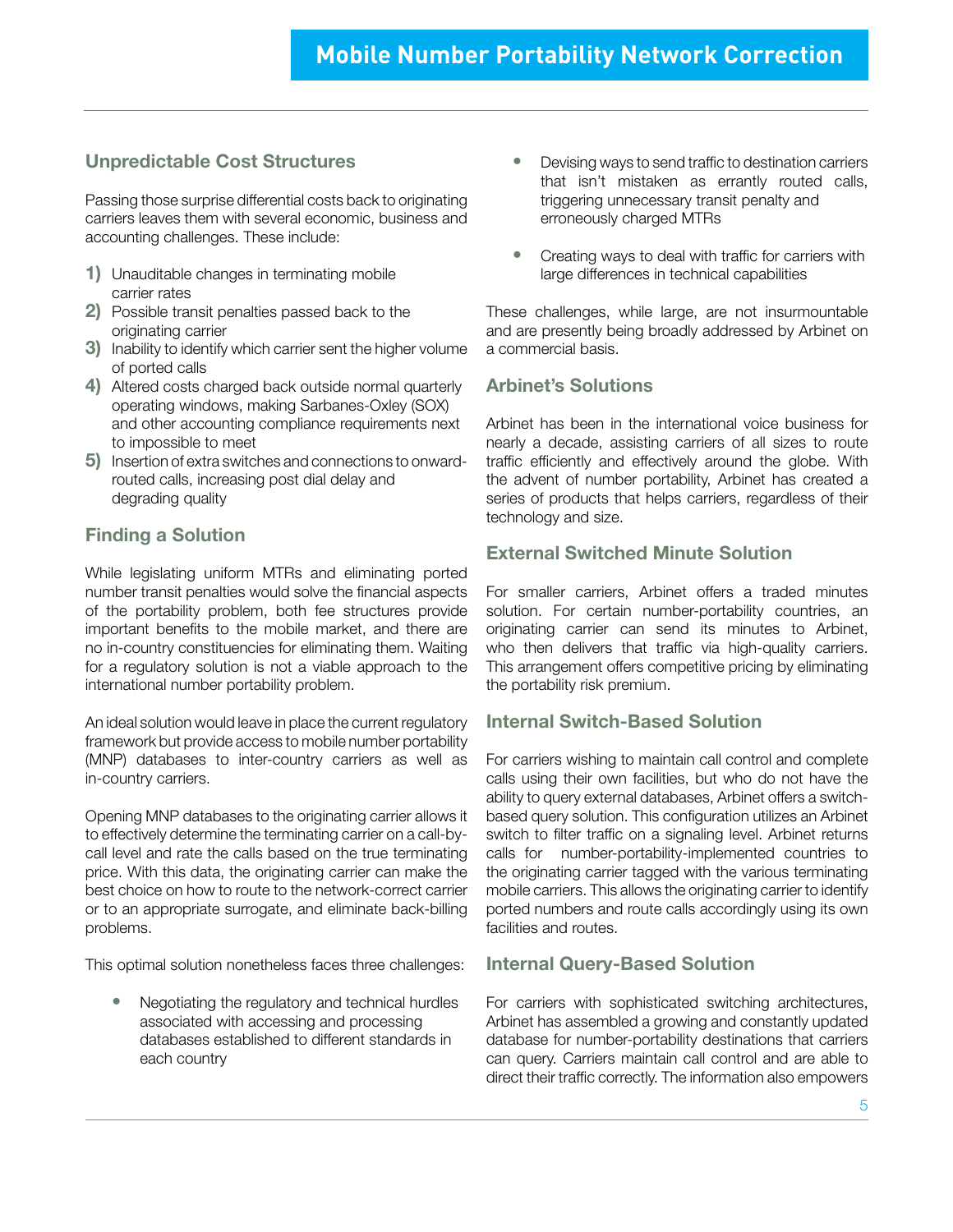carriers to negotiate new interconnection agreements with terminating carriers, driving unnecessary costs out of the process and improving call quality simultaneously.

## Looking Forward

Number portability empowers consumer choice and drives higher levels of service and competition. However, it also creates challenges in both in-country and intercountry call routing. Successful steps toward solving in-country challenges suggest that intercountry challenges are ultimately solvable as well. However, little effort has been devoted to the intercountry challenge to date.

Arbinet and other pioneers have debuted solutions that will ease the number portability burden, resolve existing financial impacts and restore efficient network routing. Arbinet is working with carriers to craft a response to realize cost reduction, quality improvement and account resynchronization. To participate in the industry conversation around global number portability, visit globalnumberportability.org, where blogs, forums and other interactive features explore the latest developments in international routing in a number portability environment.

While most of this paper has been devoted to voice calls, the same principles apply to SMS and MMS routing as well. For text and multimedia-style calls, number portability poses even greater challenges as the calls may simply not complete to a ported number. Neither the sender nor the recipient may be aware the message was lost. Mobile number portability correction takes on an ever-greater sense of urgency for mobile text and multimedia messaging.

## Authors

George A. Grabowich has served in vice-presidential positions at *several communications and web-based companies during the past 25 years. His telecommunications experience has concentrated in both the wireless and wireline areas with companies such as Arbinet, Portable Internet, Passport Corporation, AT&T Local Services, Teleport Communications Group, RAM Mobile Data (formerly owned by Cingular), Metromedia Communications and ITT.*

*Jim Guy joined Arbinet in November 2006 and is primarily responsible for the services development and deployment of the Mobile Solutions product suite. With 34 years of experience in global telecommunications ranging from research, strategy and systems technology, he has worked at leading service providers such as British Telecom, Concert Communications, Teleglobe Inc. and Equant (Orange Business Services).*